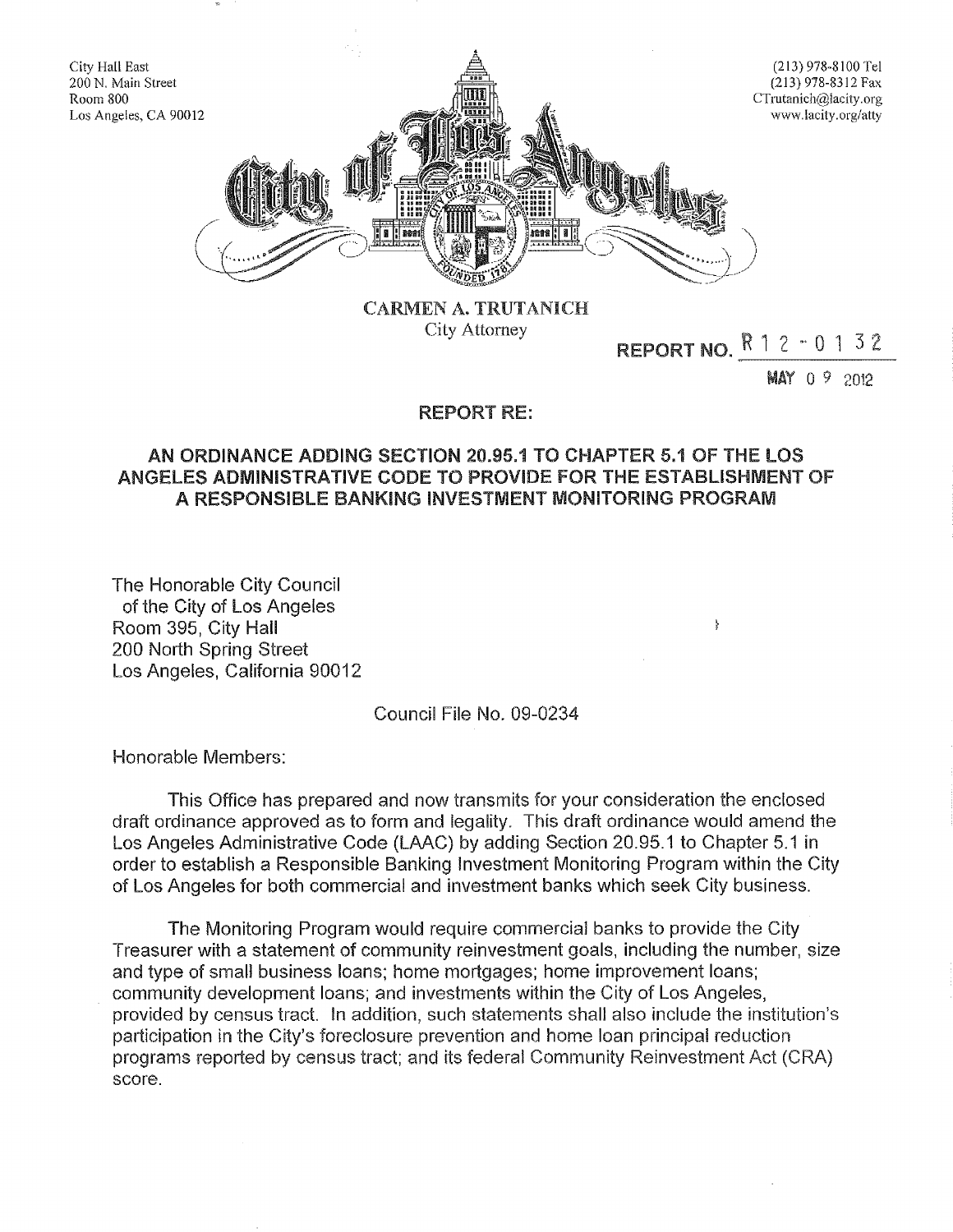The Honorable City Council of the City of Los Angeles Page 2

Investment banks would be required to provide the City Administrative Officer with a statement of their corporate citizenship criteria which shall include but not be limited to: participation in charitable programs or scholarships within the City during the year immediately predating the filing and internal policies regarding utilization of subcontractors which are designated as "women owned," "minority owned," or "disadvantaged" business enterprises.

The statements required by this ordinance are intended to encourage community reinvestment by banks that seek City business. The information provided by the banks would be made public via the City's website within 90 days after its filing.

#### Council Rule 38 Referral

The draft ordinance has been sent to the Director of Finance/CityTreasurer and City Administrative Officer pursuant to Council Rule 38 for review and comment directly to Council.

**If** you have any questions regarding this matter, please contact Assistant City Attorney Val Dinu at (213) 978-7780. He or another member of this Office will be present when you consider this matter to answer any questions you may have.

Very truly yours,

 $\frac{1}{2}$ 

CARMEN A. TRUTANICH, City Attorney<br>By *Aller* O. *Jalisbush* ~ / *Ii ;t6'/* -,~',! ~='~) *.f.~~ ',- -i/~* .4< 0"'/,- . *1/J, , r./* By *vi-V'? ~..~~+~.-t:~~4~\_/*

PEDRO B. ECHEVERRIA Chief Assistant City Attorney

CC:VFD:lee **Transmittal** 

M:IEcon Dev\_Pub FinancelPublic FinancelVAL OINUICOUNCIL REPORTSIResponsibie Banking Ordinance-Report to City COllncil-April2012.doc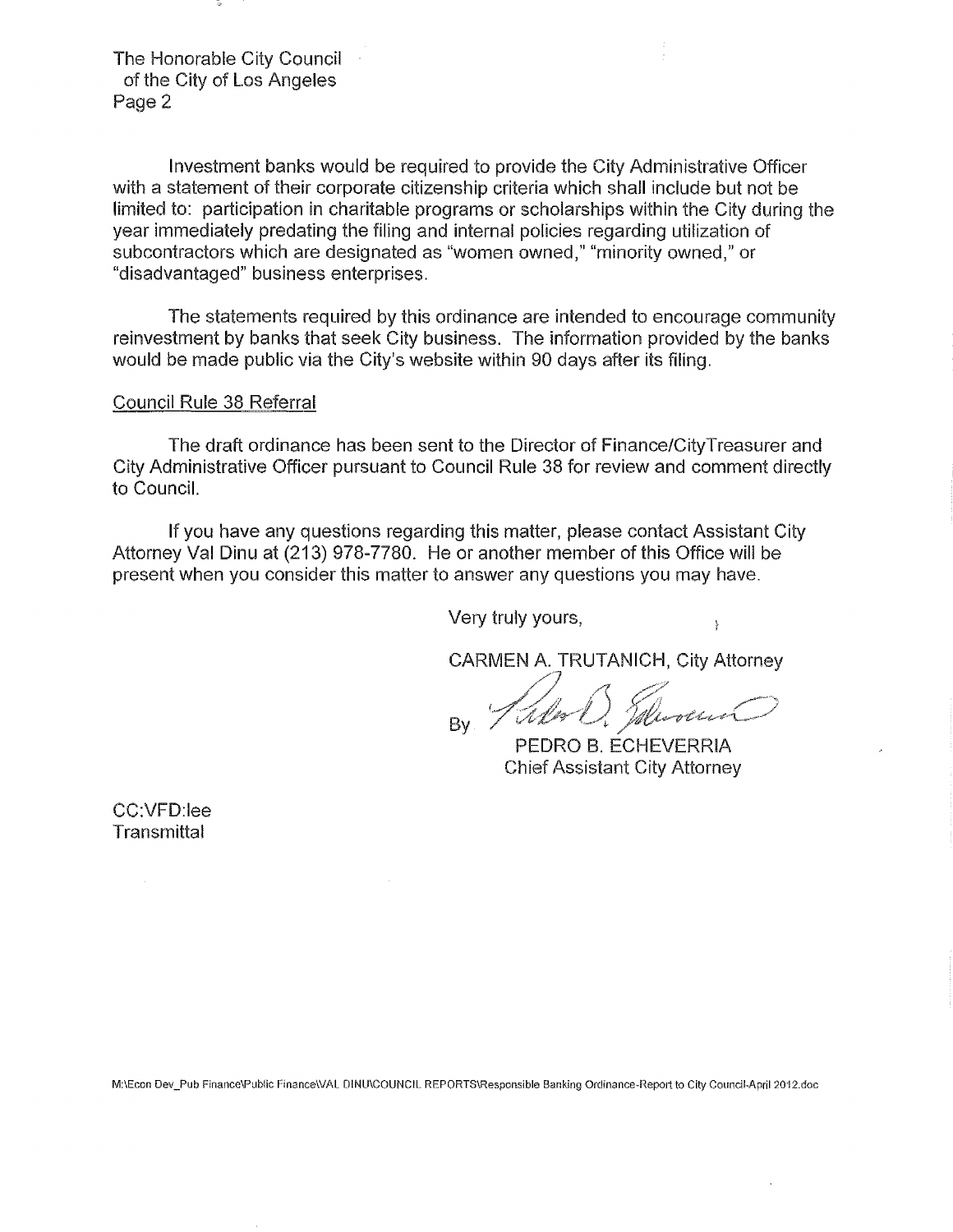#### ORDINANCE NO.

An ordinance adding Section 20.95.1 to Chapter 5.1 of the Los Angeles Administrative Code to provide for the establishment of a Responsible Banking Investment Monitoring Program.

## THE PEOPLE OF THE CITY OF LOS ANGELES DO ORDAIN AS FOLLOWS:

Section. 1. Section 20.95.1 is hereby added to Chapter 5.1 of the Los Angeles Administrative Code to read:

### Sec, 20.95.1 Additional Disclosures Required From Financial Institutions.

The intent of the Responsible Banking Investment Monitoring Program is to spur community reinvestment by the City's financial institutions and underwriters.

In addition to the disclosures required elsewhere in this Chapter, banking institutions already providing City banking business or seeking City banking business must also disclose the following information through annual filings with the appropriate City official as described below:

(8) Commercial banks: An annual statement of community reinvestment goals. Specific to the City of Los Angeles, the statement shall contain information including but not limited to the number, size *ahd* type of small business loans; home mortgages; home improvement loans; community development loans; and investments within the City of Los Angeles, to be provided by census tract for the year immediately predating the filing. In addition, such statements shall also include the institution's participation in the City's foreclosure prevention and home loan principal reduction programs and any other similar programs reported by census tract; and its federal Community Reinvestment Act (CRA) score.

"Commercial bank" shall be defined for purposes of this Chapter as a banking institution that accepts cash deposits for checking and savings accounts from customers and uses those cash deposits to issue loans.

The statement required by this Section shall be filed by July 1<sup>st</sup> of each year with the City Treasurer, who shall make this information available to the public on its official website within 60 days after it is filed. The information required by this Section shall be first filed by the commercial bank when it applies to receive City deposits or other commercial banking business with the City and shall be updated annually as long as the bank continues to receive or seek City business.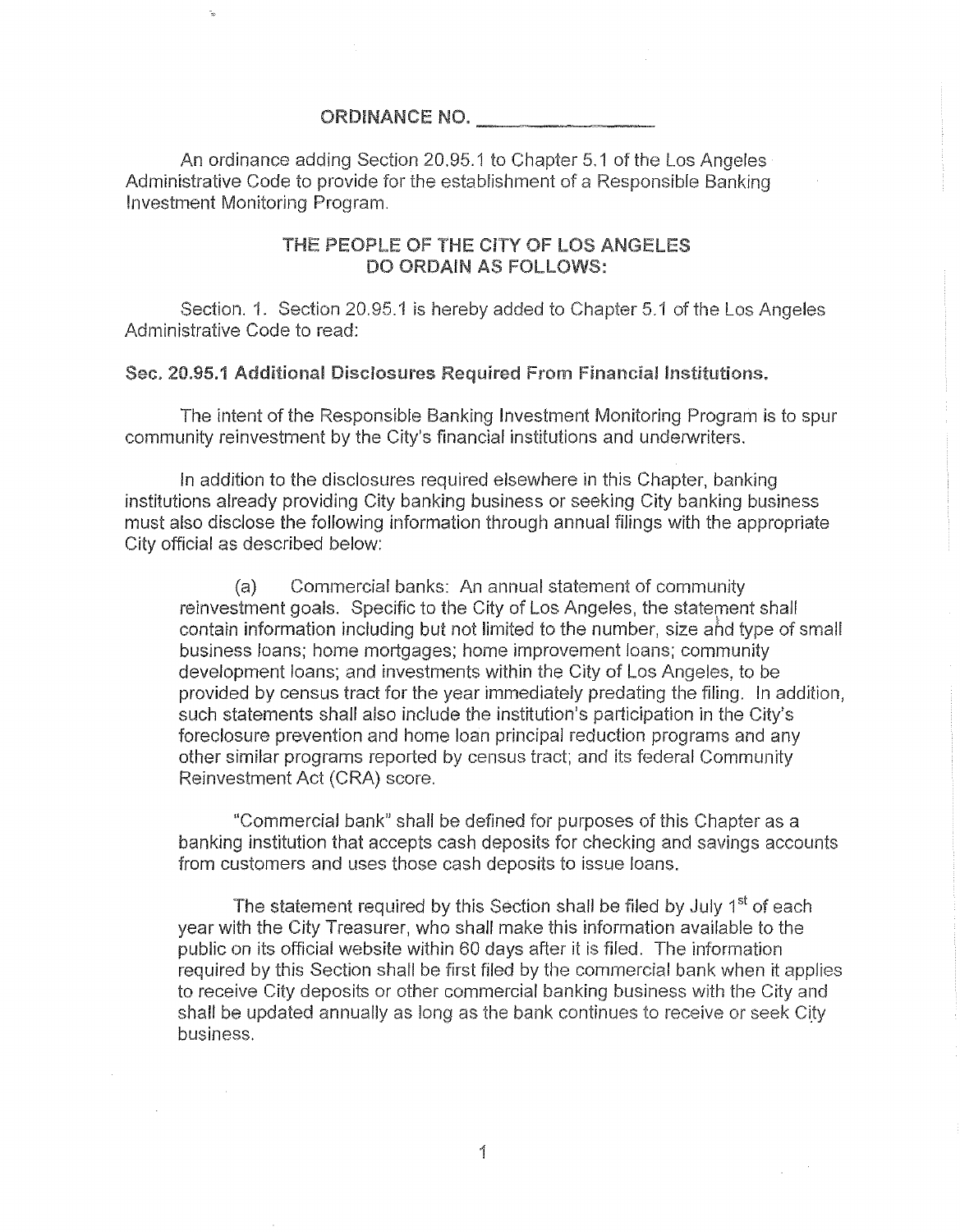(b) Investment banks: A statement of their corporate citizenship which shall include but not be limited to: participation in charitable programs or scholarships within the City during the year immediately predating the filing; internal policies regarding utilization of subcontractors which are designated as "women owned," "minority owned," or "disabled" business enterprises.

il no

"Investment bank" shall be defined for purposes of this Chapter as a financial institution that provides underwriting services including the buying and selling of stocks, bonds and other securities and other debt related services.

The statement required by this Section shall be filed by July 1<sup>st</sup> of each year with the City Administrative Officer, who shall make this information available to the public on its official website within 60 days after it is filed. The information required by this Section shall be first flied by the investment bank when it applies to participate in the City's selling of municipal indebtedness or other investment business with the City and shall be updated annually as long as the financial institution continues to receive or seek City business.

The City Administrative Officer, or the relevant city department, not excluding proprietary departments, will produce a matrix of the information provided by the financial institutions, as defined by the City Administrative Officer, whenever a financial transaction is transmitted to Council for approval.

A financial institution which has both commercial and investment branches shall be subject to the type of disclosure associated with the kind of City business it pursues: cash deposits or other types of commercial banking services or the selling of securities or other debt related services.

Investment banks shall not be subject to disclosure requirements identified in Section 20.95 as long as they seek only investment banking business as defined above. If the financial institution seeks City's commercial banking business then that financial institution is subject to all of this Chapter's requirements.

(c) The information requested by this Section shall be disclosed on a form to be provided by the City, and signed by an authorized representative under penalty of perjury. The disclosure statements filed by banking institutions shall be posted on the appropriate City websites for public viewing within 30 days of the beginning of each new City fiscal year; and be available for public inspection and copying.